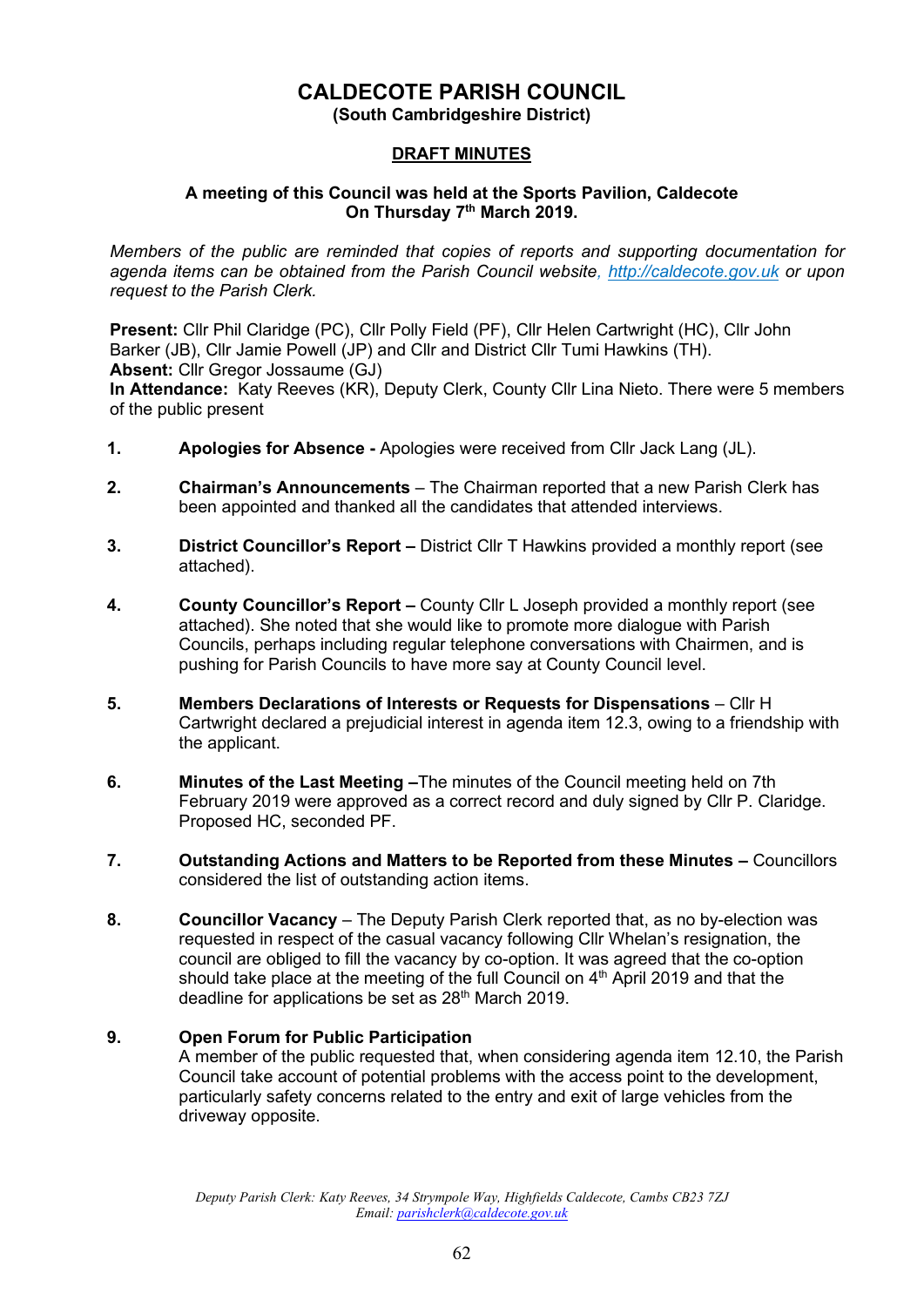A member of the public stated that the application in agenda item 12.1 is not in keeping with the rest of the properties on East Drive and also noted that the property would cast shadow onto the garden of the neighbouring house.

- **10. Drainage Matters –** There were no drainage matters to report.
- **11. Village Design Statement (VDS)** –There will be a public meeting on May 1<sup>st</sup> in the Village Hall at which residents can provide feedback on the VDS.

**12. Planning Applications: 12.1 Proposal: Erection of two detached dwellings Application Ref: [S/0360/19/FL](http://plan.scambs.gov.uk/swiftlg/apas/run/WPHAPPDETAIL.DisplayUrl?theApnID=S/0360/19/FL&backURL=%253Ca%2520href%253Dwphappcriteria.display%253FpaSearchKey%253D1880660%253ESearch%2520Criteria%253C%252Fa%253E%20%3E%20%3Ca%20href%3D%27wphappsearchres.displayResultsURL%3FResultID%3D2467368%2526StartIndex%3D1%2526SortOrder%3Drgndat%3Adesc%2526DispResultsAs%3DWPHAPPSEARCHRES%2526BackURL%3D%253Ca%2520href%253Dwphappcriteria.display%253FpaSearchKey%253D1880660%253ESearch%2520Criteria%253C%252Fa%253E%27%3ESearch%20Results%3C%2Fa%3E) Location: 20 A, East Drive, Caldecote, Cambridge, CB23 7NZ Applicant: Mr Craig Coghill**

> It was proposed (JB, seconded PF) that the Parish Council object to the application on the grounds that it is out of keeping with houses on East Drive and is overdevelopment given the area land. Not agreed. No further proposals were made.

**12.2 Proposal: One new dwelling to the rear of 79 Highfields Road Application Ref: [S/0479/19/FL](http://plan.scambs.gov.uk/swiftlg/apas/run/WPHAPPDETAIL.DisplayUrl?theApnID=S/0479/19/FL&backURL=%253Ca%2520href%253Dwphappcriteria.display%253FpaSearchKey%253D1880677%253ESearch%2520Criteria%253C%252Fa%253E%20%3E%20%3Ca%20href%3D%27wphappsearchres.displayResultsURL%3FResultID%3D2467385%2526StartIndex%3D1%2526SortOrder%3Drgndat%3Adesc%2526DispResultsAs%3DWPHAPPSEARCHRES%2526BackURL%3D%253Ca%2520href%253Dwphappcriteria.display%253FpaSearchKey%253D1880677%253ESearch%2520Criteria%253C%252Fa%253E%27%3ESearch%20Results%3C%2Fa%3E) Location: 79, Highfields Road, Highfields Caldecote, Caldecote, Cambridge, Cambridgeshire, CB23 7NX Applicant: Paul & Linda Cornwell**

It was **RESOLVED** to support the application. Proposed JP, seconded PC.

**12.3 AMENDED Proposal: Proposed replacement dwelling with covered parking/store Application Ref: [S/3261/18/FL](http://plan.scambs.gov.uk/swiftlg/apas/run/WPHAPPDETAIL.DisplayUrl?theApnID=S/3261/18/FL&backURL=%253Ca%2520href%253Dwphappcriteria.display%253FpaSearchKey%253D1880682%253ESearch%2520Criteria%253C%252Fa%253E%20%3E%20%3Ca%20href%3D%27wphappsearchres.displayResultsURL%3FResultID%3D2467390%2526StartIndex%3D1%2526SortOrder%3Drgndat%3Adesc%2526DispResultsAs%3DWPHAPPSEARCHRES%2526BackURL%3D%253Ca%2520href%253Dwphappcriteria.display%253FpaSearchKey%253D1880682%253ESearch%2520Criteria%253C%252Fa%253E%27%3ESearch%20Results%3C%2Fa%3E) Location: Clare Cottage, Main Street, Caldecote, Cambridge, Cambridgeshire, CB23 7NU Applicant: Mr & Mrs Jacklin**

It was **RESOLVED** to object to the application on the same grounds as the original proposal: that the development is inappropriate for the site, out of scale and proportion for the site and not in keeping with the surrounding area of old Caldecote. Proposed PC, seconded JB.

**12.4 Proposal: Single storey rear extension Application Ref: [S/0564/19/FL](http://plan.scambs.gov.uk/swiftlg/apas/run/WPHAPPDETAIL.DisplayUrl?theApnID=S/0564/19/FL&backURL=%253Ca%2520href%253Dwphappcriteria.display%253FpaSearchKey%253D1880688%253ESearch%2520Criteria%253C%252Fa%253E%20%3E%20%3Ca%20href%3D%27wphappsearchres.displayResultsURL%3FResultID%3D2467396%2526StartIndex%3D1%2526SortOrder%3Drgndat%3Adesc%2526DispResultsAs%3DWPHAPPSEARCHRES%2526BackURL%3D%253Ca%2520href%253Dwphappcriteria.display%253FpaSearchKey%253D1880688%253ESearch%2520Criteria%253C%252Fa%253E%27%3ESearch%20Results%3C%2Fa%3E) Location: Community Hall, Furlong Way, Highfields Caldecote, Caldecote Applicant: Mr Simon Gautrey**

It was **RESOLVED** to support the application. Proposed JP, seconded PC.

**12.5 Proposal: Modification of planning obligations contained in a Section 106 dated 14 September 2017 pursuant to planning permission S/2047/16/FL Application Ref: [S/0571/19/PO](http://plan.scambs.gov.uk/swiftlg/apas/run/WPHAPPDETAIL.DisplayUrl?theApnID=S/0571/19/PO&backURL=%253Ca%2520href%253Dwphappcriteria.display%253FpaSearchKey%253D1880691%253ESearch%2520Criteria%253C%252Fa%253E%20%3E%20%3Ca%20href%3D%27wphappsearchres.displayResultsURL%3FResultID%3D2467399%2526StartIndex%3D1%2526SortOrder%3Drgndat%3Adesc%2526DispResultsAs%3DWPHAPPSEARCHRES%2526BackURL%3D%253Ca%2520href%253Dwphappcriteria.display%253FpaSearchKey%253D1880691%253ESearch%2520Criteria%253C%252Fa%253E%27%3ESearch%20Results%3C%2Fa%3E)**

**Location: Plots 1-8, 9-15, 18, 21-26, 42-43, 49-50 and 70-71Highfields Road, Highfields Caldecote, Caldecote, Cambridge, Cambridgeshire, CB23 7NX Applicant: The Cambridge Housing Society Limited**

It was **RESOLVED** to support the application. Proposed PC, seconded PF.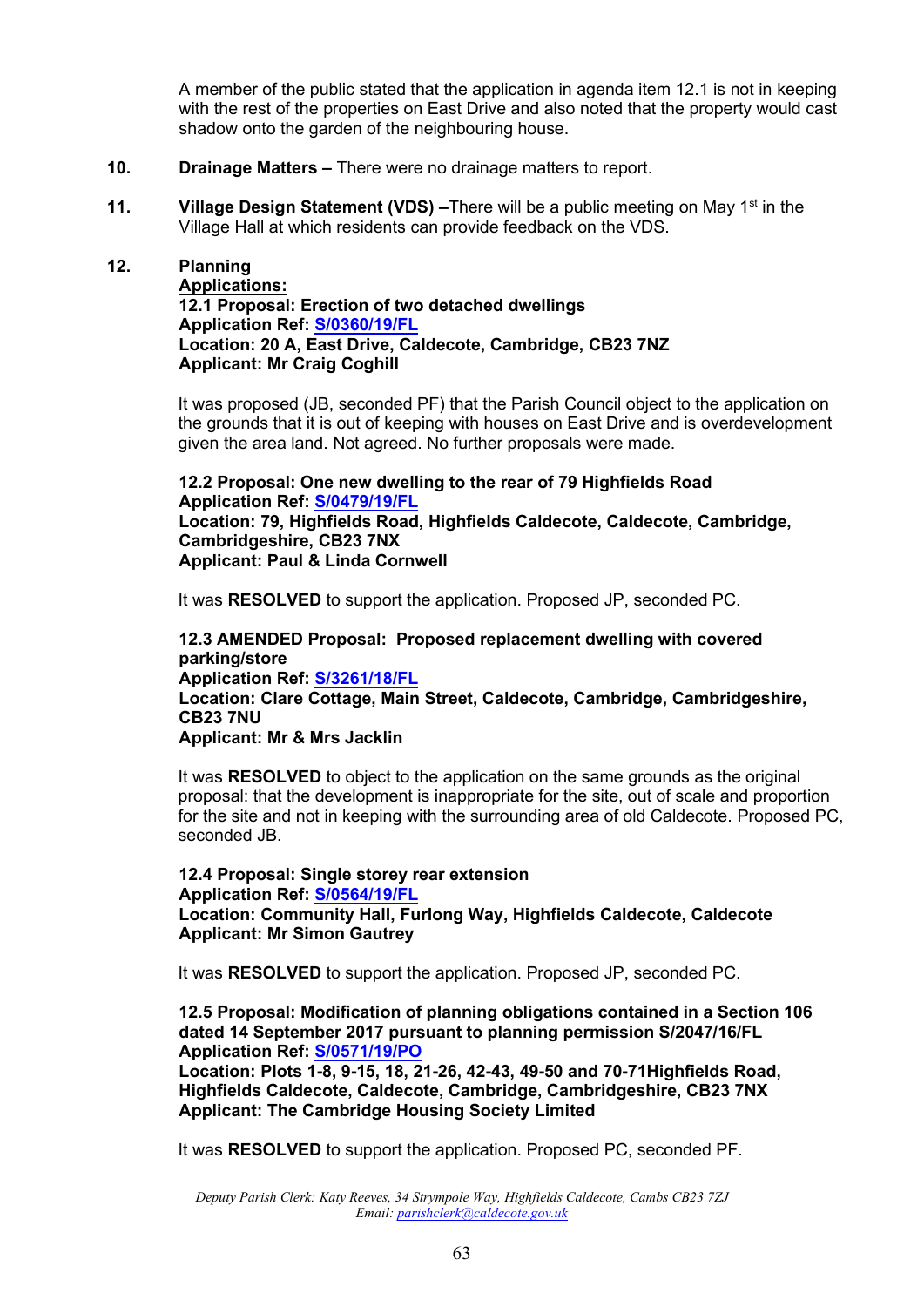**12.6 AMENDED Proposal: Discharge of condition 3 (Materials), 7 (Traffic Management Plan) condition 13 (Carbon emissions) pursuant to planning permission S/3680/18/FL**

**Application Ref: [S/0347/19/DC](http://plan.scambs.gov.uk/swiftlg/apas/run/WPHAPPDETAIL.DisplayUrl?theApnID=S/0347/19/DC&backURL=%253Ca%2520href%253Dwphappcriteria.display%253FpaSearchKey%253D1883863%253ESearch%2520Criteria%253C%252Fa%253E%20%3E%20%3Ca%20href%3D%27wphappsearchres.displayResultsURL%3FResultID%3D2471005%2526StartIndex%3D1%2526SortOrder%3Drgndat%3Adesc%2526DispResultsAs%3DWPHAPPSEARCHRES%2526BackURL%3D%253Ca%2520href%253Dwphappcriteria.display%253FpaSearchKey%253D1883863%253ESearch%2520Criteria%253C%252Fa%253E%27%3ESearch%20Results%3C%2Fa%3E)**

**Location: 75, Highfields Road, Highfields Caldecote, Caldecote, Cambridge, Cambridgeshire, CB23 7NX Applicant: Johnson, A & P Construction**

It was **RESOLVED** to support the application. Proposed PC, seconded JB.

**12.7 Proposal: Erection of 2no. Semi Detached Dwellings Application Ref: [S/0650/19/FL](http://plan.scambs.gov.uk/swiftlg/apas/run/WPHAPPDETAIL.DisplayUrl?theApnID=S/0650/19/FL&backURL=%253Ca%2520href%253Dwphappcriteria.display%253FpaSearchKey%253D1883865%253ESearch%2520Criteria%253C%252Fa%253E%20%3E%20%3Ca%20href%3D%27wphappsearchres.displayResultsURL%3FResultID%3D2471007%2526StartIndex%3D1%2526SortOrder%3Drgndat%3Adesc%2526DispResultsAs%3DWPHAPPSEARCHRES%2526BackURL%3D%253Ca%2520href%253Dwphappcriteria.display%253FpaSearchKey%253D1883865%253ESearch%2520Criteria%253C%252Fa%253E%27%3ESearch%20Results%3C%2Fa%3E) Location: 28, Highfields Road, Highfields Caldecote, Caldecote, Cambridge, Cambridgeshire, CB23 7NX Applicant: Mr Neil Farnsworth, CALA Homes (NHC) Ltd**

It was **RESOLVED** to object to the application on the same grounds as the original proposal: the proximity of the entrance to the site to the entrance to the school, which presents a safety risk for pedestrians and vehicles, and the design, which is not in keeping with that of surrounding houses (drawing attention to the VDS recommendations with regard to design). Proposed PC, seconded PF.

**For Information Only 12.8 Appeal Ref: APP/W0530/W/19/3221129 Proposal: Erection of 2 no. Semi Detached Dwellings Application Ref: [S/4117/18/FL](http://plan.scambs.gov.uk/swiftlg/apas/run/WPHAPPDETAIL.DisplayUrl?theApnID=S/4117/18/FL&backURL=%253Ca%2520href%253Dwphappcriteria.display%253FpaSearchKey%253D1880669%253ESearch%2520Criteria%253C%252Fa%253E%20%3E%20%3Ca%20href%3D%27wphappsearchres.displayResultsURL%3FResultID%3D2467377%2526StartIndex%3D1%2526SortOrder%3Drgndat%3Adesc%2526DispResultsAs%3DWPHAPPSEARCHRES%2526BackURL%3D%253Ca%2520href%253Dwphappcriteria.display%253FpaSearchKey%253D1880669%253ESearch%2520Criteria%253C%252Fa%253E%27%3ESearch%20Results%3C%2Fa%3E) Location: Land at 28, Highfields Road, Highfields Caldecote, Caldecote, Cambridge, Cambridgeshire, CB23 7NX Applicant: Mr Neil Farnsworth**

**12.9 Decision notices**

| <b>Application Ref</b>           | <b>Proposal</b>                                                                                        | Location                                                                                                                                     | <b>Decision</b>              |
|----------------------------------|--------------------------------------------------------------------------------------------------------|----------------------------------------------------------------------------------------------------------------------------------------------|------------------------------|
| S/4777/18/FL and<br>S/4778/18/AD | <b>Existing BP</b><br>totem sign<br>removed and<br>replaced with<br>new totem in<br>different location | <b>Childerley Gate</b><br><b>Filling Station, St</b><br><b>Neots Road,</b><br>Caldecote,<br>Cambridge,<br>Cambridgeshire,<br><b>CB23 8AY</b> | <b>Permission</b><br>granted |

#### **12.10 Consultation Amendment**

**Proposal: Discharge conditions 17 (electric vehicle charging infrasture strategy and implementation plan), 21 (renewable energy), 24 (archaeological investigation) , 25 (construction method statement) of appeal decision APP/W/0530/W/16/3149854 for Outline planning permission for up to 140 residential dwellings, (including up to 40% affordable housing), removal of existing temporary agricultural structures and debris, introduction of structural planting and landscaping, informal public open space and children's play area, community orchard and allotments, surface water flood mitigation and attenuation, vehicular access points from Highfields Road and associated ancillary works. All matters to be reserved with the exception of the main site access.**

**Application Ref: [S/4836/18/DC](http://plan.scambs.gov.uk/swiftlg/apas/run/WPHAPPDETAIL.DisplayUrl?theApnID=S/4836/18/DC&backURL=%253Ca%2520href%253Dwphappcriteria.display%253FpaSearchKey%253D1880701%253ESearch%2520Criteria%253C%252Fa%253E%20%3E%20%3Ca%20href%3D%27wphappsearchres.displayResultsURL%3FResultID%3D2467409%2526StartIndex%3D1%2526SortOrder%3Drgndat%3Adesc%2526DispResultsAs%3DWPHAPPSEARCHRES%2526BackURL%3D%253Ca%2520href%253Dwphappcriteria.display%253FpaSearchKey%253D1880701%253ESearch%2520Criteria%253C%252Fa%253E%27%3ESearch%20Results%3C%2Fa%3E)**

**Location: Land east of Highfields Road Highfields CaldecoteCambridgeshire**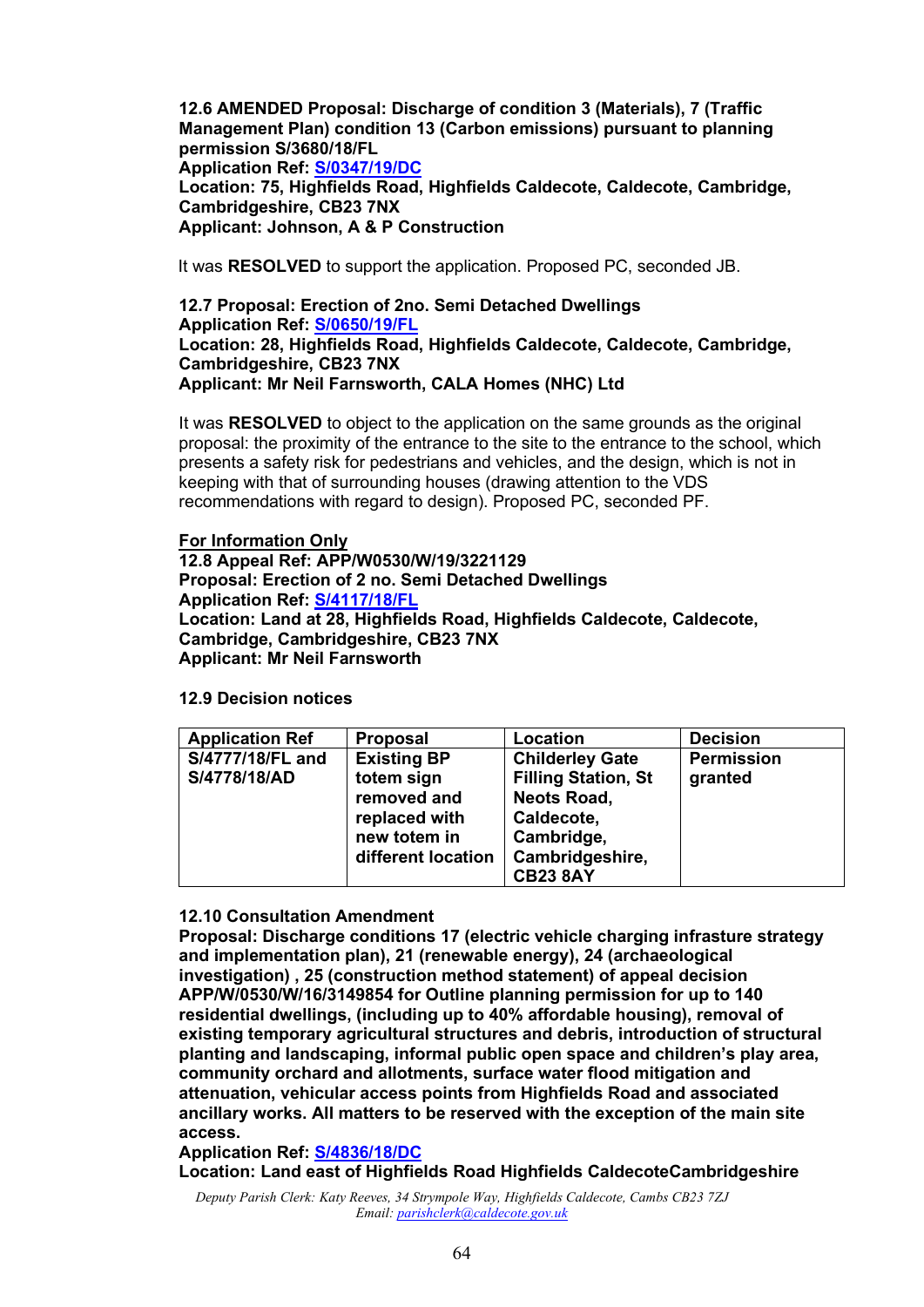**Applicant: Miss Hannah Short, Linden (Highfields Caldecote) LLP** *Amendment: Conditions 5,6,8,15 and 28 have been withdrawn from this application pending further discussion*

#### **Other**

**12.11 To consider resolving upon an indemnity execution in respect of planning application [S/1263/09/F](http://plan.scambs.gov.uk/swiftlg/apas/run/WPHAPPDETAIL.DisplayUrl?theApnID=S/1263/09/F&theTabNo=3&backURL=%3Ca%20href=wphappcriteria.display?paSearchKey=1390860%3ESearch%20Criteria%3C/a%3E%20%3E%20%3Ca%20href=%27wphappsearchres.displayResultsURL?ResultID=1873533%26StartIndex=1%26SortOrder=rgndat:desc%26DispResultsAs=WPHAPPSEARCHRES%26BackURL=%3Ca%20href=wphappcriteria.display?paSearchKey=1390860%3ESearch%20Criteria%3C/a%3E%27%3ESearch%20Results%3C/a%3E) –** it was **RESOLVED** that the indemnity execution be approved and duly signed.

#### **13. Finance Matters:**

**13.1 To receive a report on the Current Financial Position –** The Deputy Clerk provided a report on current budget vs. expenditure. Received.

**13.2 To receive staff timesheets –** Staff timesheets were received and approved. Proposed JP, seconded HC.

**13.3 To receive the schedule of payments and approve the payment of Bills –** The schedule of payments was received, and payment of bills was approved, with the exception of the payments of £14064.00 and £1008.00 to MD Landscapes, which were been deferred until clarification of some of the items on the invoice has been received. Proposed PC, seconded HC. It was agreed that the contractor (MD Landscapes) be invited to a meeting with members of the Parish Council and Clerk to discuss their concerns.

**13.4 To receive and approve the Bank Reconciliation –** The bank reconciliation dated 25th February 2019 was received and approved. Proposed HC, seconded PC.

**13.5 To receive a summary review of S106 monies and to consider the formation of an S106 Working Group and the appointment of members –** It was agreed that an informal meeting will be set up to discuss S106 monies. **Action: Cllr P Claridge**

#### **14. Leisure and Amenities Matters:**

**14.1 To receive a report from the Leisure and Amenities Working Groups** There was nothing to report

**14.2 To consider quotations for locksmiths –** To be considered at a future meeting.

**14.3 To consider obtaining a licence to show films at summer 'cinema'–** it was agreed to apply for an MPLC Umbrella licence at a cost of £164.80  $+$  VAT per year. Proposed PF, seconded JP. **Action: Deputy Clerk**

**14.4 To consider summer grass cutting for the cricket pitch –** it was agreed that the Deputy Clerk will contact the contractor (CGM) to confirm that the outfield cutting will be going ahead and seek more information on the agreed schedule and cost.

#### **Action: Deputy Clerk**

**14.5 To consider quotes for Pavilion plumbing repairs –** To be considered at a future meeting.

### **15. Policies**

**15.1 To review and adopt the revised Standing Orders –** It was **RESOLVED** that the revised Standing Orders be adopted. Proposed PC, seconded JP **15.2 To review and adopt the revised Financial Regulations –** One amendment was proposed: to change 'October' to 'April' in clause 4.4. It was **RESOLVED** that the revised Financial Regulations, as amended, be adopted. Proposed PF, seconded JP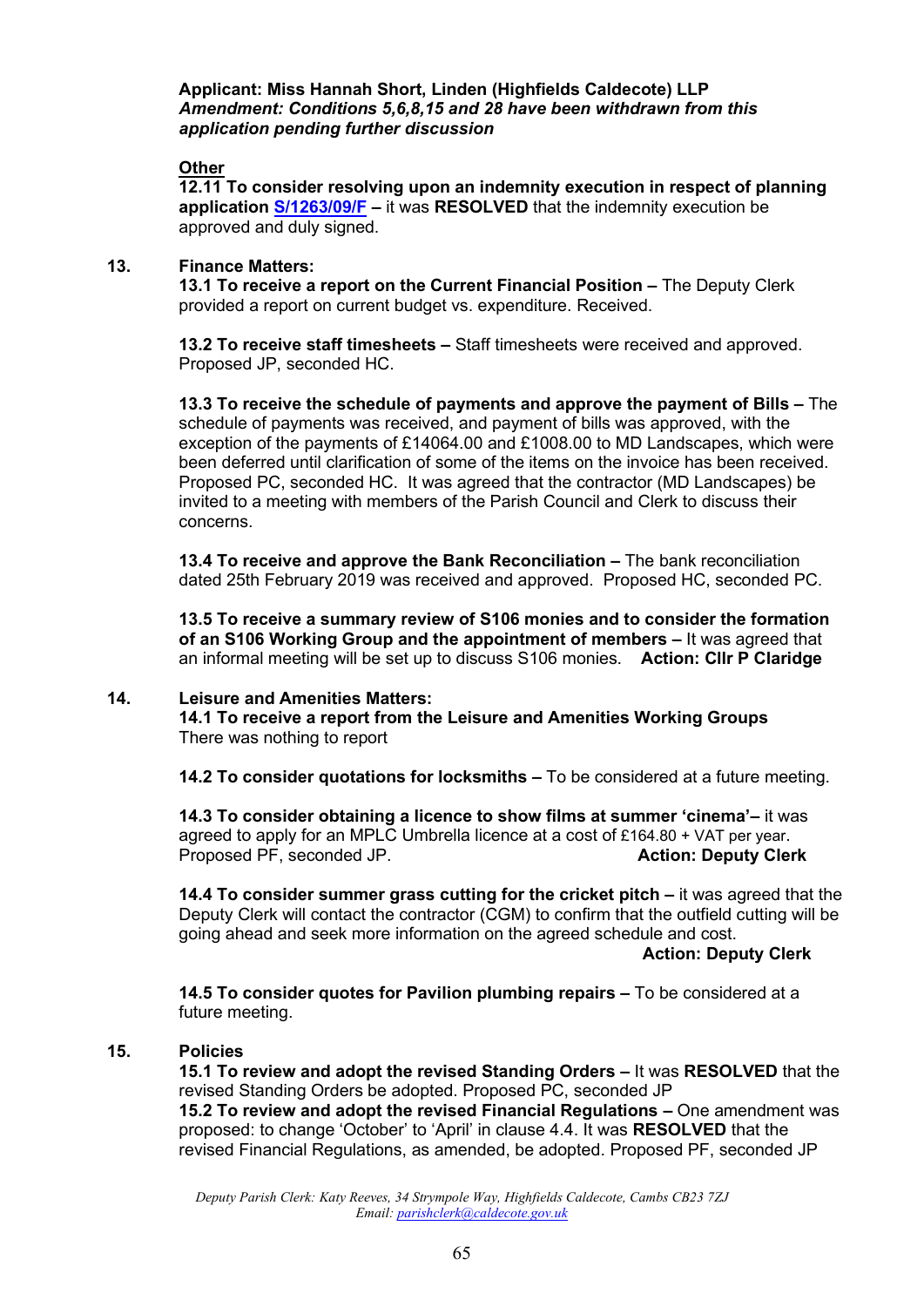**15.3 To review and adopt the revised Asset Register –** It was agreed that this will be reviewed by the L&A Working Group for accuracy before adoption. **Action: L&A group 15.4 To review and adopt the Pavilion Fire Risk Assessment** – It was **RESOLVED** that the Pavilion Fire Risk Assessment be adopted and be reviewed again in 6 months time. Proposed PC, seconded HC

**15.5 To review and adopt the revised Risk Assessment** – It was **RESOLVED** that the revised Risk Assessment be adopted but noted that efforts must be made to ensure that all the measures listed are undertaken. Proposed PC, seconded HC

- **16. To consider commenting on an application for street trading consent** It was **RESOLVED** that the application be supported. Proposed HC, seconded PF.
- **17. Caldecote Journal – to consider items for inclusion in the Parish Council report (deadline March 14th)** – Items to be included: new maintenance contract, new Clerk, Councillor co-option. **Action: Deputy Clerk**
- **18. Annual Parish Meeting** it was agreed that all organisations seeking Parish Council Grants would be asked to present at the meeting.

#### **19. Correspondence**

Correspondence from a resident concerned about visibility when exiting Strympole Way via the mini-roundabout was considered. It was agreed that this should be reported to the Highways Department of the County Council.

#### **20. Councillors Reports**

Cllr P Claridge proposed that a meeting be set up with the contractors that are beginning work on the new Grounds Maintenance contract.

Cllr P Field reported that there will be a 'Village Clean up' taking place after Easter (date to be confirmed).

Cllr P Field also noted that permission will be sought from the Parish Council to plant saplings and dig beds in the peace garden. It was recommended that detailed plans of the tanks located beneath the village green be sought before this work is approved.

Cllr P Field reported that most of the money required for the village defibrillator has been raised and that permission has been obtained from the owner of the Village shop to install the defibrillator on the wall. It was agreed that the possible purchase of the defibrillator by the Parish Council will be added to the agenda for the next meeting. **Action: Cllr Field/ Deputy Clerk**

### **21. Dates of the Next Meetings**

L&A Working Group 21st March 2019 Full Council 4th April 2019 Annual Parish Meeting 18th April 2019

### **The Meeting Closed at 10 pm**

Signed: \_\_\_\_\_\_\_\_\_\_\_\_\_\_\_\_\_\_\_

Dated:  $\Box$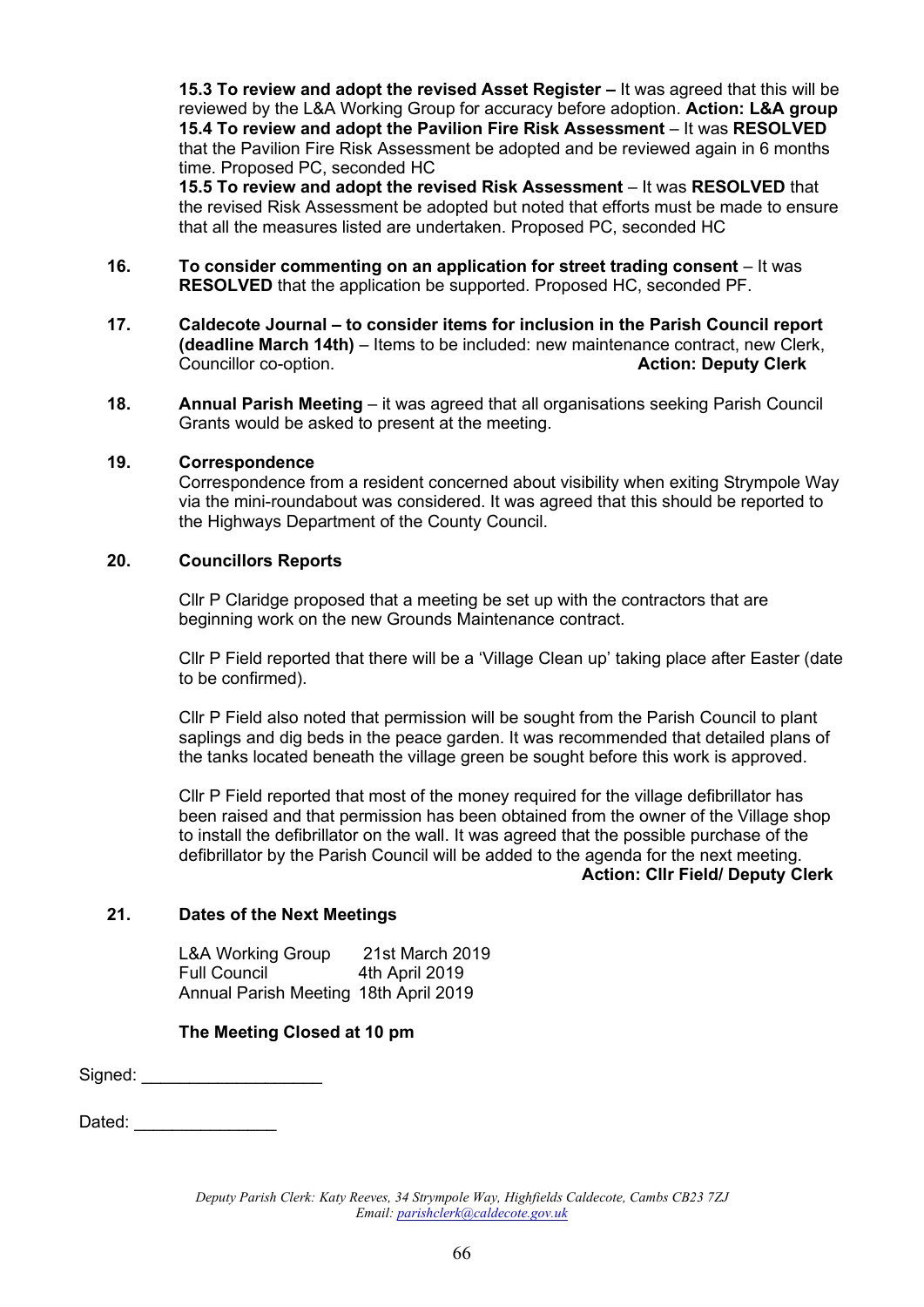## South Cambridgeshire District Council – Caldecote Ward

(comprises the Parishes of Caldecote, Childerley, Kingston, Bourn, Longstowe & Little Gransden)

# Councillor's Monthly Report – March 2019

This report is for all the Ward, so please be aware that some of the content may not be relevant to your particular Parish.

## **Planning**

There are a number of consultations taking place now and here they are:

## **North East Cambridge Area Action Plan (AAP)**

This is the site that used to be called Cambridge Northern Fringe, opposite the Science Park. It currently houses the Anglian Water Recycling Plant, various businesses and Cambridge North Station.

The ability to develop it very much depends on being able to move the AW waste recycling plant, We are expecting to hear whether the bid to the Home Improvement Fund (HIF) for £200m to relocate it is successful. If it is not, then this site will remain undeveloped for now. The consultation is in anticipation of success. The planning service wants to explore how this area, together with the Science Park, can become an exemplar community that is designed for low carbon living, with energy efficient homes, cycling and walking central to its development.

Visit<https://www.scambs.gov.uk/necaap> [f](https://www.scambs.gov.uk/necaap)or more information and how to respond.

## **Call for Sites**

SCDC and Cambridge City will be creating a new joint local plan, and we would like to find out where potential sites might be. It is also a government requirement that we carry out this Call for sites as part of what is known as the "Strategic Housing and Economic Land Availability Assessment". Effectively asking local landowners who might have land to put forward to do so, and we then assess the suitability of the land based on the spatial strategy that we wish to adopt. There are a number of criteria that will be used to test each site submitted, to whittle them down to what may be useful/suitable. The land should be suitable for housing (of all types) and businesses, general industrial and distribution.

Landowners are asked to submit only sites and broad locations that are capable of delivering 5 or more dwellings or economic development on sites of 0.25 hectares (or 500 square metres of floor space) and above

If you are a land owner interested in this then respond **by 5pm on 25th March 2019**. Find out how at<https://www.scambs.gov.uk/media/12984/shelaa-response-form.pdf>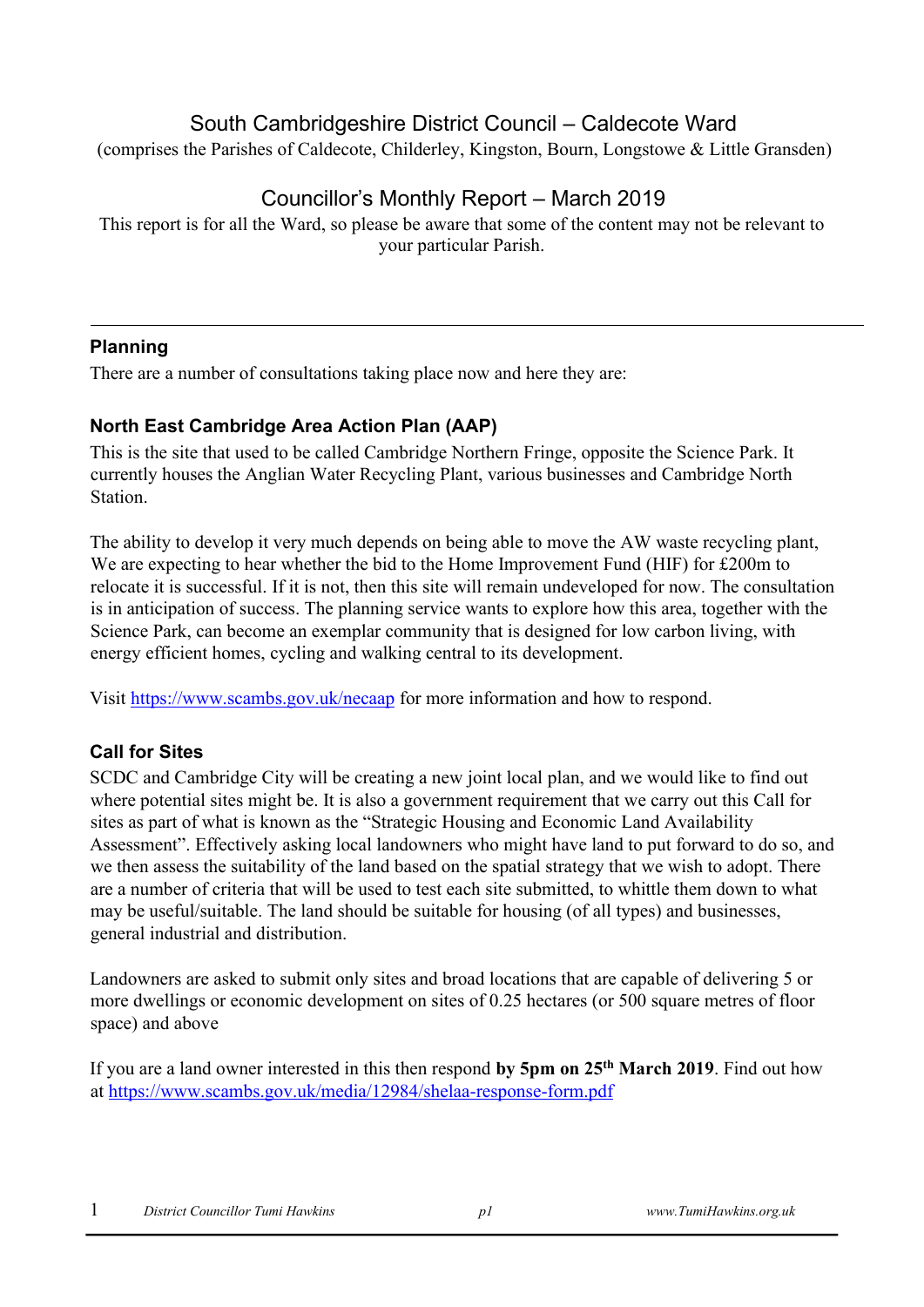### **Statement of Community Involvement (SCI)**

The Greater Cambridge Planning Service is preparing a joint SCI setting out how the two councils, SCDC and Cambridge City will engage with residents in the planning process. The last one was for SCDC was adopted in 2010 and is long overdue for updating.

The SCI sets out how everyone, from individuals to interest groups and businesses can get involved in creating planning policy, as well as in the planning application process. We need to understand what residents want in terms of engagement and how they wish to get and send information from/to the Councils.

### *District Councillor Tumi Hawkins*

We want the planning process to work for our residents, so this is the opportunity for all who have an interest in the district to have a say in how they wish to be involved in guiding the future development in their communities in particular and the district in general.

You can find more information here a[t](https://www.scambs.gov.uk/sci) [https://www.scambs.gov.uk/sci.](https://www.scambs.gov.uk/sci) The consultation **closes 5pm on 25th March 2019**. Please have your say – we really would like to hear from you.

## **Neighbourhood Plans (NP)**

### **Great Abington Former LSA Estate NP**

We are pleased to announce that SCDC adopted the first Neighbourhood plan in the district on Thursday 21<sup>st</sup> February. This was for Great Abington Former LSA Estate, and you can find more information about it at [https://www.scambs.gov.uk/greatabingtonformerlsaestatenp.](https://www.scambs.gov.uk/greatabingtonformerlsaestatenp)

This neighbourhood planset out a range of policies that cover this historic well defined area that is currently outside the development framework of the village. It has now become part of the SCDC Local Plan, with equal legal weight, and will be used when the planning service is determining any future applications that come up within this area.

### **Cottenham Neighbourhood Plan**

The draft Cottenham NP seems to be the next one in line to be made. The Cottenham parish council submitted the draft NP in January 2019, and it now has to go to public consultation. After that, it will be considered by an independent planning examiner, and if successful, then a referendum will take place in the village asking local residents to endorse it. If that passes, the council will then adopt it.

In the meantime, we are asking your views on that plan and you can find more information about it at [https://www.scambs.gov.uk/cottenhamnp.](https://www.scambs.gov.uk/cottenhamnp) Consultation **closes at 5pm on 25th March 2019**.

SCDC is encouraging communities who want development to prepare neighbourhood plans defining policies that will suit their requirements whilst conserving village character but providing housing, improving amenities etc., but complying with national planning policy standards.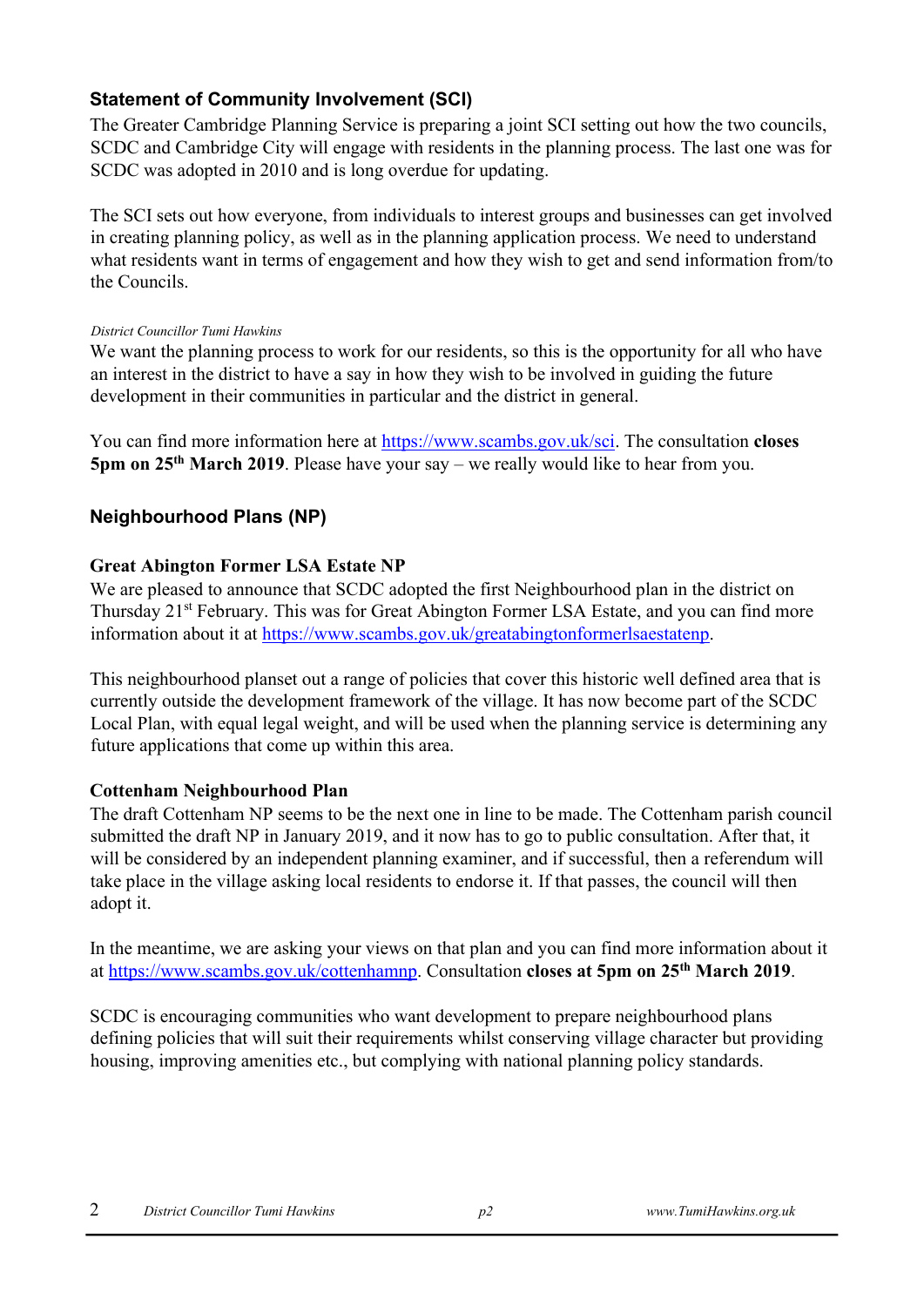## **Transport**

There are still consultations ongoing – and once again, I encourage everyone to find time to respond and contribute your views to help shape what we end up getting

## **Cambourne to Cambridge Busway – Phase 2**

Further to my report last month, the Greater Cambridge Partnership (GCP) Consultation on Phase 2 of the Cambourne to Cambridge busway will **close at midnight on 31st March 2019**.

This is looking at the link from Madingley Mulch, through Bourn Airfield to Cambourne. You will find more details on the Greater Cambridge Partnership website at<http://bit.ly/C2CPhase2> where you can also download the consultation booklet and the response form.

The GCP has held some public exhibitions to help us to understand the proposals but there are still two more coming at Hardwick and Caldecote

| Date      | <b>Venue</b>                    | <b>Time</b>   |
|-----------|---------------------------------|---------------|
| 12-Mar-19 | <b>Hardwick Primary School</b>  | 5pm to 7.30pm |
| 13-Mar-19 | <b>Caldecote Primary School</b> | 5pm to 7.30pm |

## **East-West Rail Link (Varsity Line)**

This is a government initiated project, seeking to re-incarnate the old Oxford to Cambridge railway line. The consultation started on 28th January and closes on 11th March 2019.

The section of railway from Bedford to Cambridge will go through South Cambridgeshire, as two broad routes are suggested.

- 1. A northerly route via Cambourne
- 2. A southerly route between Bassingbourn and Arrington an additional station could be located on the site of the Ministry of Defence (MoD) Bassingbourn Barracks if it is developed

Information about the options being considered can be found on the EW Rail website at [https://eastwestrail.co.uk/haveyoursay.](https://eastwestrail.co.uk/haveyoursay) 

SCDC is concerned about the potential impact of this new railway line on our communities, even though we welcome the opportunity to provide transport choice for residents who live west of the district and especially along the A428 corridor. However, we also realise that the government is expecting further development of houses to take place along this corridor to pay for the line. The question is how many?

We are also concerned about the impact on the environment, especially of the southern route which does not link any existing communities. We have not seen any environmental impact assessment, nor a business case for that matter, and it is still questionable whether it will be viable.

We recognise also that rather then work on this piecemeal, it should be looked at in the context of the proposed CAM metro, so that the final route selection will be optimal, not just for long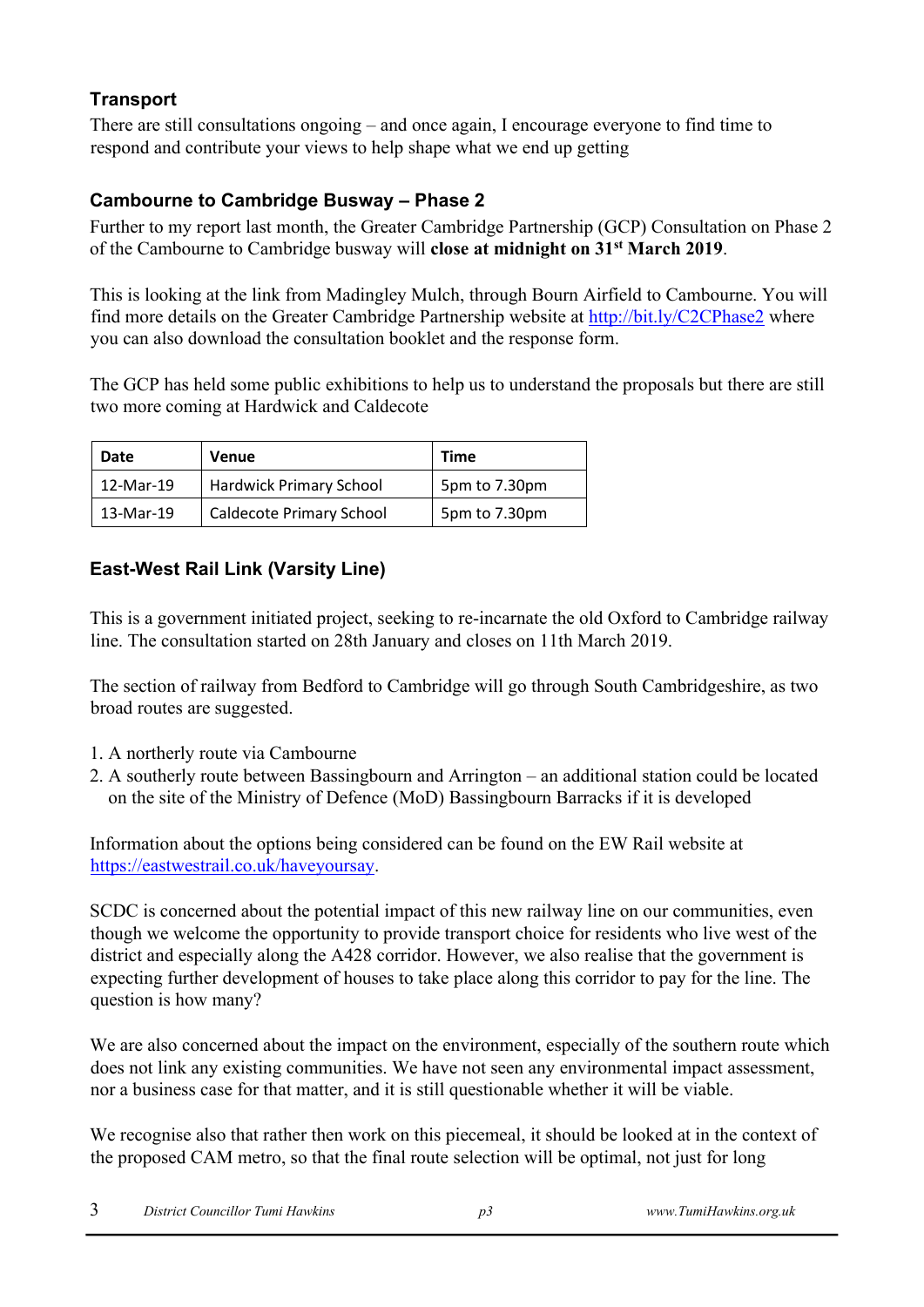journeys, but for our residents who need to commute around the area into Cambridge and work in the various employment locations in the region.

I am particularly concerned because it if comes through Cambourne, then the villages in Caldecote ward will be seriously affected, especially Bourn, Caldecote and Kingston. If it goes the southern route, then likely Little Gransden will be affected. Either way, Caldecote Ward has a stake in this project!!

SCDC cabinet discussed the project at its meeting on 6-March-2019. The report is at [http://bit.ly/CabinetRptEWR,](http://bit.ly/CabinetRptEWR) the draft consultation response is at <http://bit.ly/SCDC-2-EWR>['](http://bit.ly/SCDC-2-EWR)and a recent news release at [https://www.scambs.gov.uk/council-east-west-rail-must-benefitenvironment](https://www.scambs.gov.uk/council-east-west-rail-must-benefit-environment-residents-and-economy/)[residents-and-economy/](https://www.scambs.gov.uk/council-east-west-rail-must-benefit-environment-residents-and-economy/)

I strongly encourage everyone to respond and have their say. **Closing date is 11th March 2019**.

## **A428 Black Cat to Caxton Gibbet improvements**

Finally, on 18<sup>th</sup> February 2019, Highways England announced its preferred route for the much discussed and long-awaited link from Black Cat to Caxton Gibbet. The "Orange route" as it is called, will go south of St Neots, link to the existing A428 just east of the B1428 roundabout, cross over north of the existing A428 and then join up at the current B1040 Eltisely junction with junction improvements there and then on to Caxton Gibbet with upgraded junction to join the existing A428 dual carriageway.

If all that does not make sense – have a look at page 13 of the booklet explaining the works at [https://highwaysengland.citizenspace.com/he/a428-black-cat-to](https://highwaysengland.citizenspace.com/he/a428-black-cat-to-caxton-gibbet/results/a428blackcattocaxtongibbetwebpra.pdf)[caxtongibbet/results/a428blackcattocaxtongibbetwebpra.pdf.](https://highwaysengland.citizenspace.com/he/a428-black-cat-to-caxton-gibbet/results/a428blackcattocaxtongibbetwebpra.pdf) The booklet explains in detail the junction improvements to be made, and reasoning for the selection.

We look forward to this road being built quickly  $-$  it is long overdue and is expected to cost around £800million. Construction is now expected to start in 2021. When completed, it will help ease congestion, improve journey times and access to St Neots train station, but more importantly the health and wellbeing of commuters who drive that route every day.

### **Business and Finance**

It has been a busy period for issues to do with finance and council business generally

### **Business Plan 2019-2024**

The business plan for the new LibDem administration was tabled and debated at the full council meeting in February. Consultation responses were in support of the ideas we presented. Key elements for us focussed on four priority areas:

• **Growing local businesses and economies** – We will support businesses of all sizes, including rural enterprise and farming, to help create new jobs and opportunities near to where people live.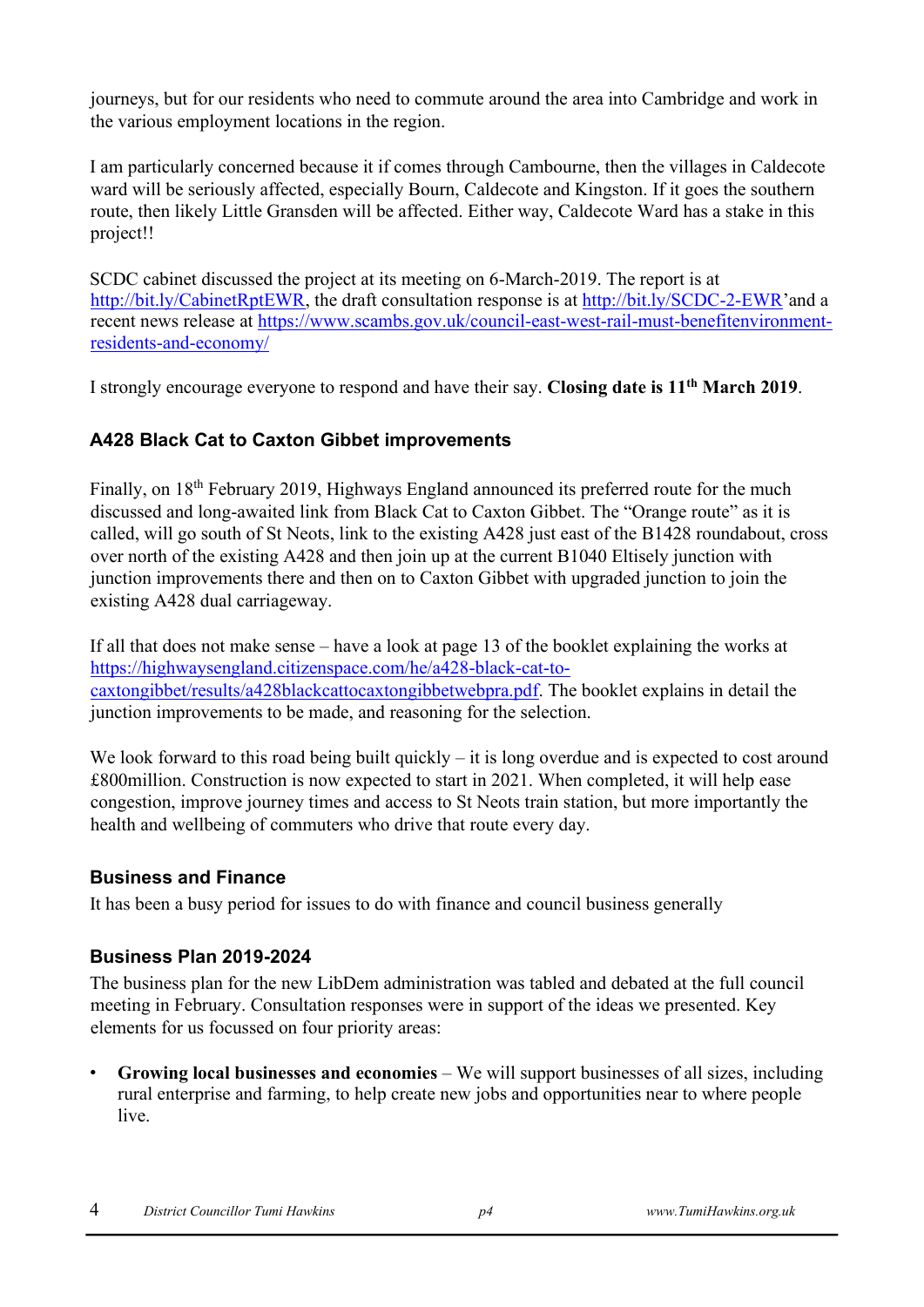- **Housing that is affordable for everyone to live in** We will build vibrant communities in locations where people have good access to facilities and transport links, so they can genuinely afford to lead a happy and healthy life.
- **Being green to our core** We will create a cleaner, greener and zero-carbon future for our communities.
- **A modern and caring Council** We will provide our customers with high-quality services, strive to reduce costs, build on what we are good at to generate our own income and make decisions in a transparent, open and inclusive way.

You can read more about it here at<http://bit.ly/BizPlan2019-24> which goes into more specific details on how we hope to achieve these objectives. We are excited about it and look forward to delivering these objectives together with all our residents.

## **Budget Report**

The budget for operation of the council is set annually and this is the first that the new administration has brought forward. The council no longer receives any funding whatsoever from central government, so it has to raise its own funding to provide services. Full details can be found at: <http://bit.ly/SCDCBudget2019>

In summary, the total service expenditure for 2019-20 is projected to be £20.2 million, of which £9.1million will be raised from council tax (average Band D is £145.31). The rest will come from a combination of sources including but not limited to Retained Business rates, New Homes bonus, Rural Services grant, interest on balances, Income from other sources including Ermine Street.

The Council is also looking at a wide range of investments in order to help deliver the income needed so we can reduce the "savings" that need to be made. A key priority area is to support small/local businesses to grow, for small businesses in the district to become suppliers to each other to keep money flowing within the district and aid business growth which inturn should lead to more jobs being created.

## **Localised Council Tax Support (LCTS) scheme**

Council adopted its LCTS scheme at full council in February. The scheme provides help for people on low incomes, pensioners and those in receipt of certain benefits with their council tax bill. Details are at

[http://scambs.moderngov.co.uk/documents/s110341/Local%20Council%20Tax%20Support%20Sc](http://scambs.moderngov.co.uk/documents/s110341/Local%20Council%20Tax%20Support%20Scheme.pdf) [h eme.pdf](http://scambs.moderngov.co.uk/documents/s110341/Local%20Council%20Tax%20Support%20Scheme.pdf)

The council informs those already in receipt of support about the scheme, but those who think they may be eligible to contact revenues  $\omega$ scambs.gov.uk or call 03450 450 064

## **Council Tax on Empty Dwellings**

Empty homes have until now had a surcharge of 50% on the council tax levied if empty for two years or more. However, some have been empty for longer than that, so SCDC is taking advantage of new legislative changes to try and get owners to bring those properties back into use. There are 180 known properties in this category,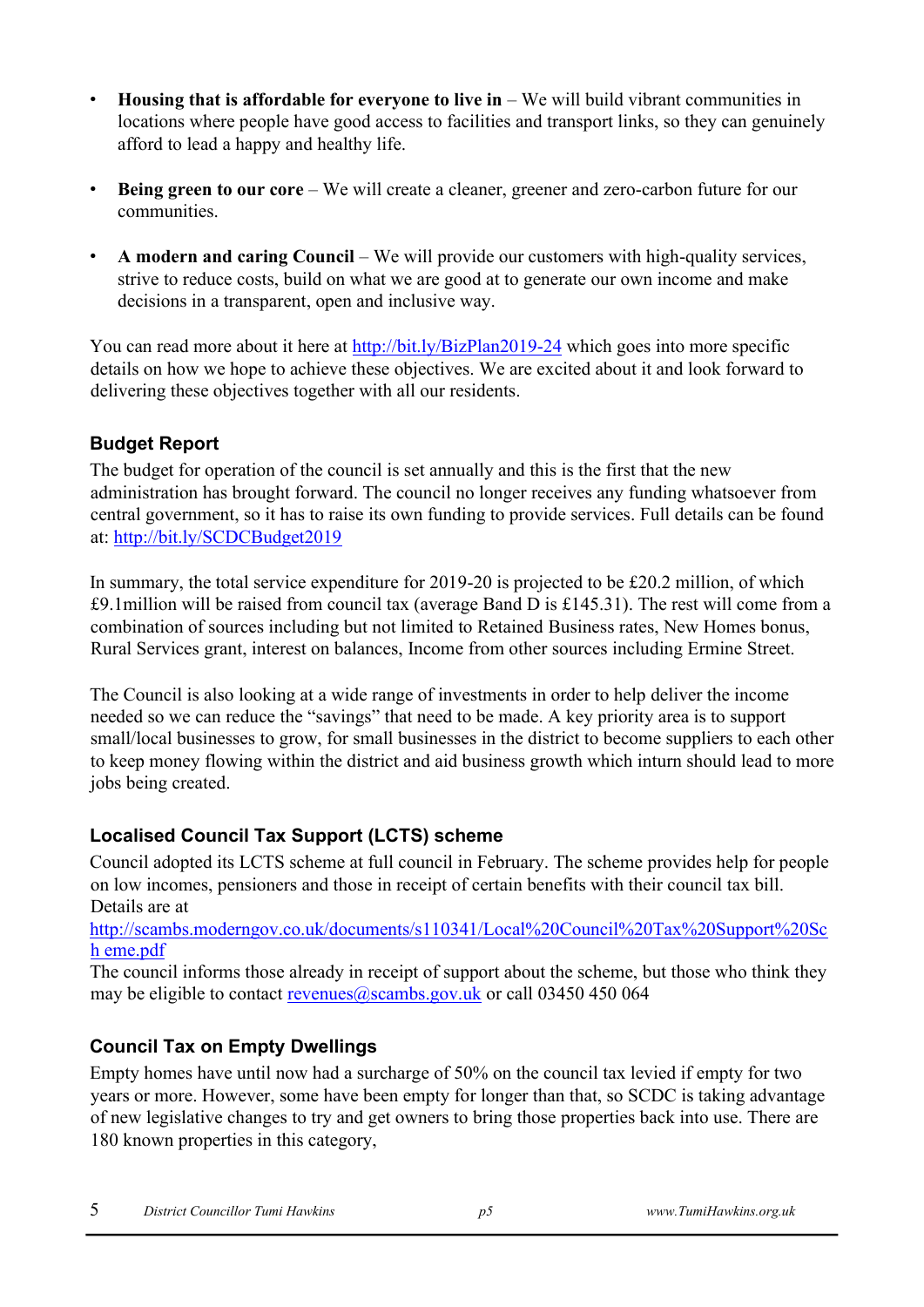Council agreed that from 1<sup>st</sup> April 2019, it will levy 100% premium on properties empty for 2 years or more, from 1<sup>st</sup> April 2020 200% on properties empty for 5 years or more, and from 1<sup>st</sup> April 2021 will levy 300% on properties empty for 10 years or more. In the meantime, the council will continue to encourage owners to bring them back into use

### **Grants for Mobile Warden schemes**

The Grants committee has awarded a total of £23,410 to 14 Mobile Wardens schemes in the district. This is an increase of £3,300 on previous year. The funding will help the groups to tackle isolation by supporting elderly residents to stay in their own homes and communities. Three new schemes got funding in addition to 11 that had previously been supported.

The mobile warden grant scheme is very much still in operation and will continue to be supported. It is effective in supporting older residents to remain in the communities where they have built up friends and a support network

### **"My South Cambs" Customer Portal**

The new web based SCDC customer portal went live on 21st January. I have registered! This facility is to enable residents to access council services easily and electronically. Ultimately, it will help us save money that would otherwise be spent on printing papers and postage but more importantly free up officer time that would otherwise be spent on dealing with issues that would otherwise be done electronically.

You can access the new portal either from the South Cambs Council homepage or on [https://mysouthcambs.scambs.gov.uk.](https://mysouthcambs.scambs.gov.uk/)

Users can create their own account using e-mail, facebook, Google etc. and can be used to report issues, ask questions, obtain information on all council services such as waste collection, benefits, planning etc and also to track progress of enquiries, We are still working on it so we would welcome your feedback and ideas.

### **Green Issues**

Being green to our core is a key priority objective and we are already delivering on that. SCDC is now installing solar panels on top of roof at the waste depot in Waterbeach and taking advantage of the Government's feed-in tariff , which ends this March!.

This installation is expected to generate around a quarter of all the electricity the building uses. In hard figures, they will generate 19,121 kilowatt hours per year which, according to Ofgem figures, is the average amount of electricity used by around six homes every year. It will pay for itself within eight years but more importantly generate income for the Council for 20 years.

### **Casework**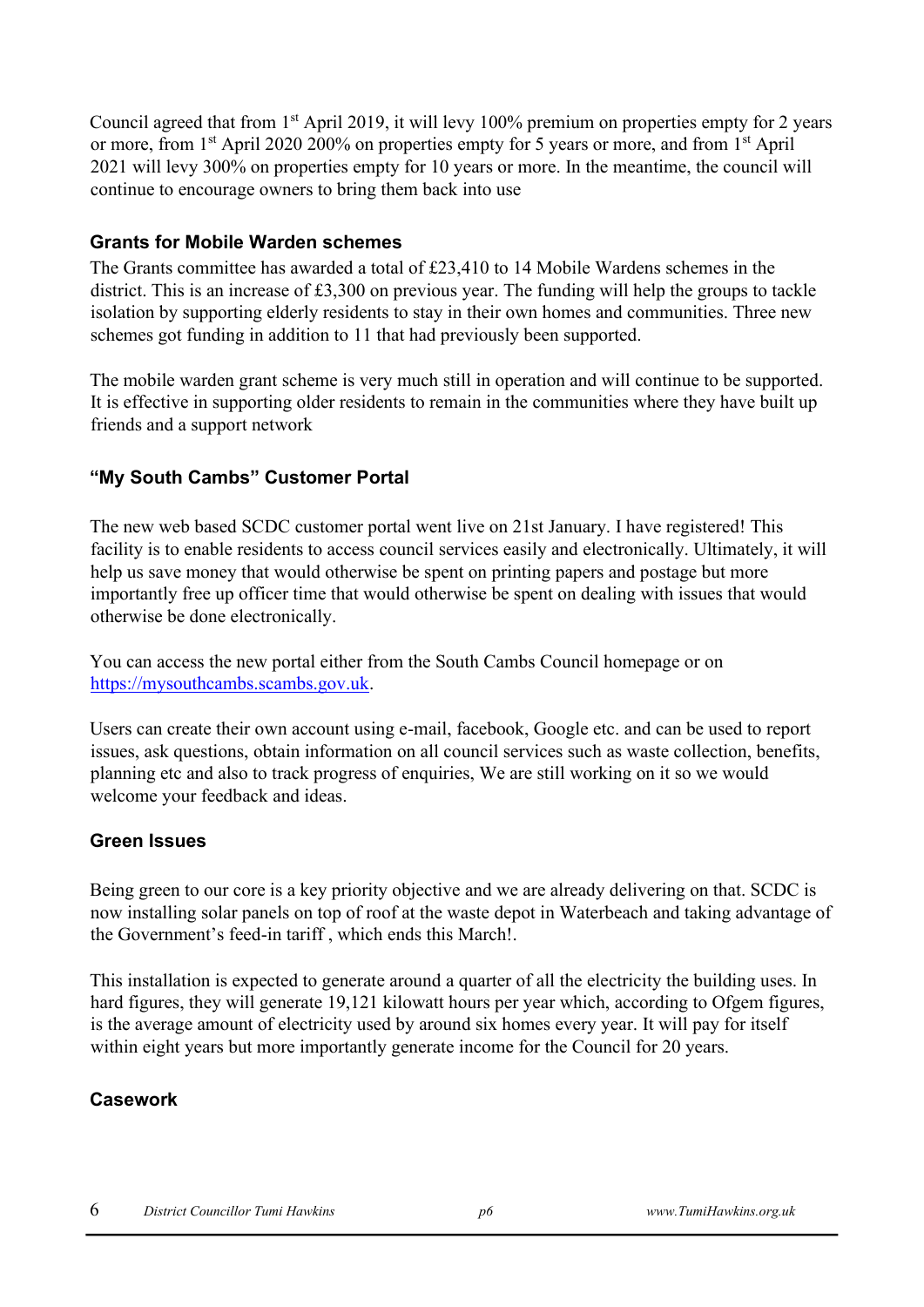Please do feel free to contact me with comments, questions, problems, reports, suggestions or complaints to do with SCDC services.

If you are having any issues with housing, housing repairs, planning, benefits, council tax, bin collection, environmental health etc, don't fight it on your own, I am available to help you to get the best outcome possible for your situation.

*Tumi* 

Tumi Hawkins 7 March 2019

| Email me $@:$    | tumi@tumihawkins.org.uk       |  |
|------------------|-------------------------------|--|
| Read my blog at: | http://www.TumiHawkins.org.uk |  |
| Twitter:         | @CouncillorTumi               |  |
| Facebook         | @itsCouncillorTumi            |  |
| LinkedIn         | <b>TumiHawkins</b>            |  |
| Call me on:      | 01954 210840                  |  |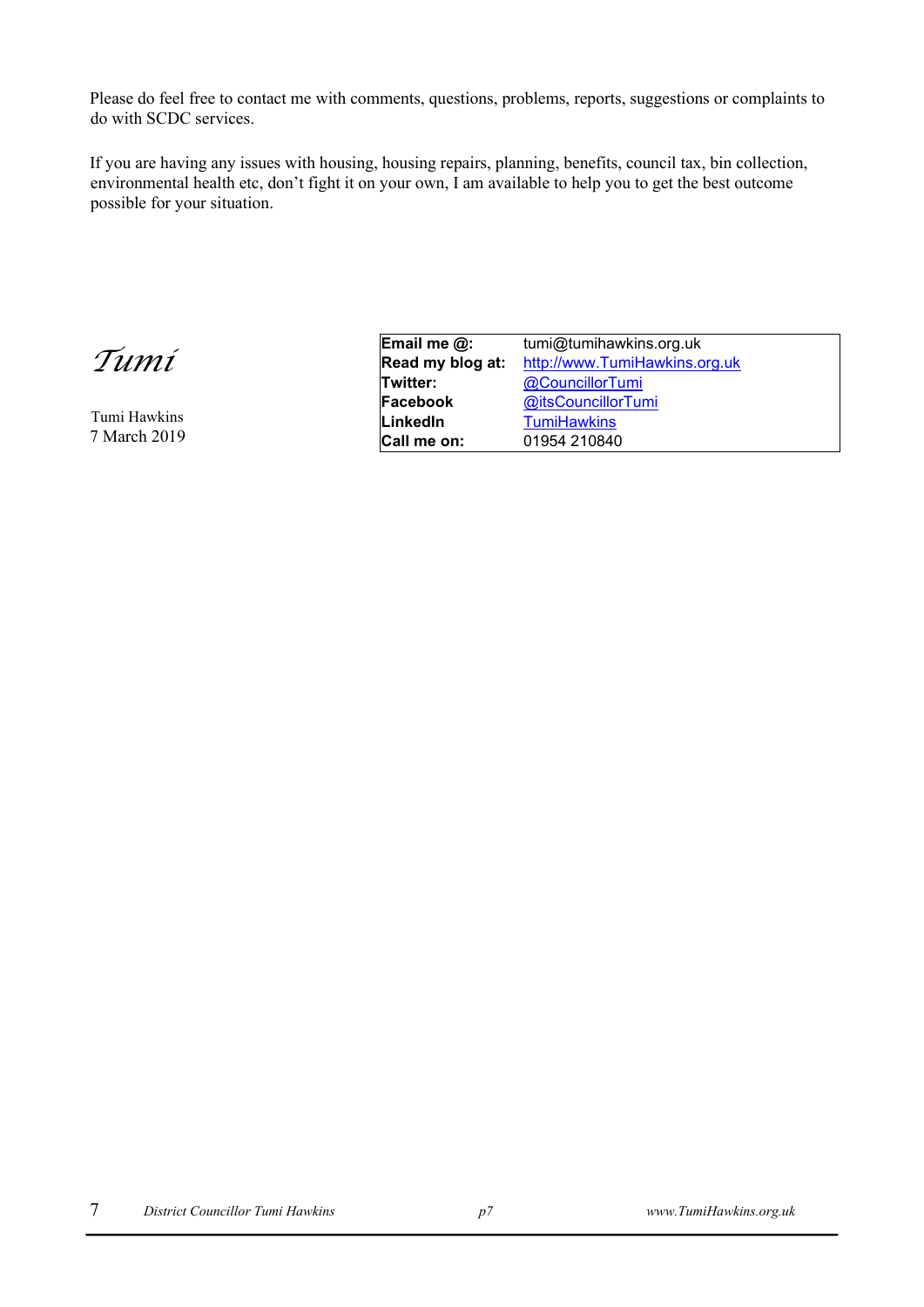

Cambridgeshire County Councillor Hardwick Division March Report 2019

Dear all,

I trust you are all well.

I would like to start by mentioning that if your parish or a resident has a particular concern or something they would like to discuss with me, please do not wait until your next parish council meeting. You can call me any time and I can come and see you any time too. A text works best for me but you can call me on my mobile, landline or email me. You can also reach me on Facebook and Twitter!

This month I attended one of the first road-shows of the second part of the Cambourne to Cambridge consultation. I must say that I am embarrassed by the way officers have been handling this. You would think that by now they would have got grip of how to run a consultation.

I still think that all the alternatives have not been flushed completely in-depth and now with the Rail project shadowing our area it brings more doubts about the project. All these transport projects should be aligned and although the route of the East-West rail has not been completely decided and there is an inclination for the south, they should be talking to GCP and making sure that projects align as much as possible. Otherwise what a waste of time and money.

I will continue to press officers and colleagues regarding all the issues raised by residents. We must get this right!

### **Children's Centres**

As you know we too the decision to transform this part of the services we provide to children and their families. I am currently liaising with officers as I want to know what exactly is happening in our district and how families are responding to the changes. Once I have more information about this I will come back to you but I wanted to let you know that I am on it!

### **South Cambridgeshire**

As a local resident it is very concerning the latest pay-off of South Cambridgeshire District Council CEO. The council has spent over £202 k towards her retirement. She is under 60 years old and what is concerning is the lack of transparency around this. It has been very difficult to find out any information of what really happened and councillors have been made to sign a confidentiality agreement and not disclose anything. I really do not understand why there is so much secrecy.

I believe this is a huge sum and residents should be enquiring about this. This is tax money that will not be used in providing services for you.

### **Combined Authority**

Government has committed  $\pounds$ 11.5 million of funding to support Adult Education in Cambridgeshire and Peterborough. The funding represents the first tranche of [Adult Education Budget](http://cambridgeshirepeterborough-ca.gov.uk/about-us/programmes/adult-education-budget/) (AEB) funding that has been allocated to Cambridgeshire & Peterborough Combined Authority for the 2019/20 financial year as a part of its Devolution Deal.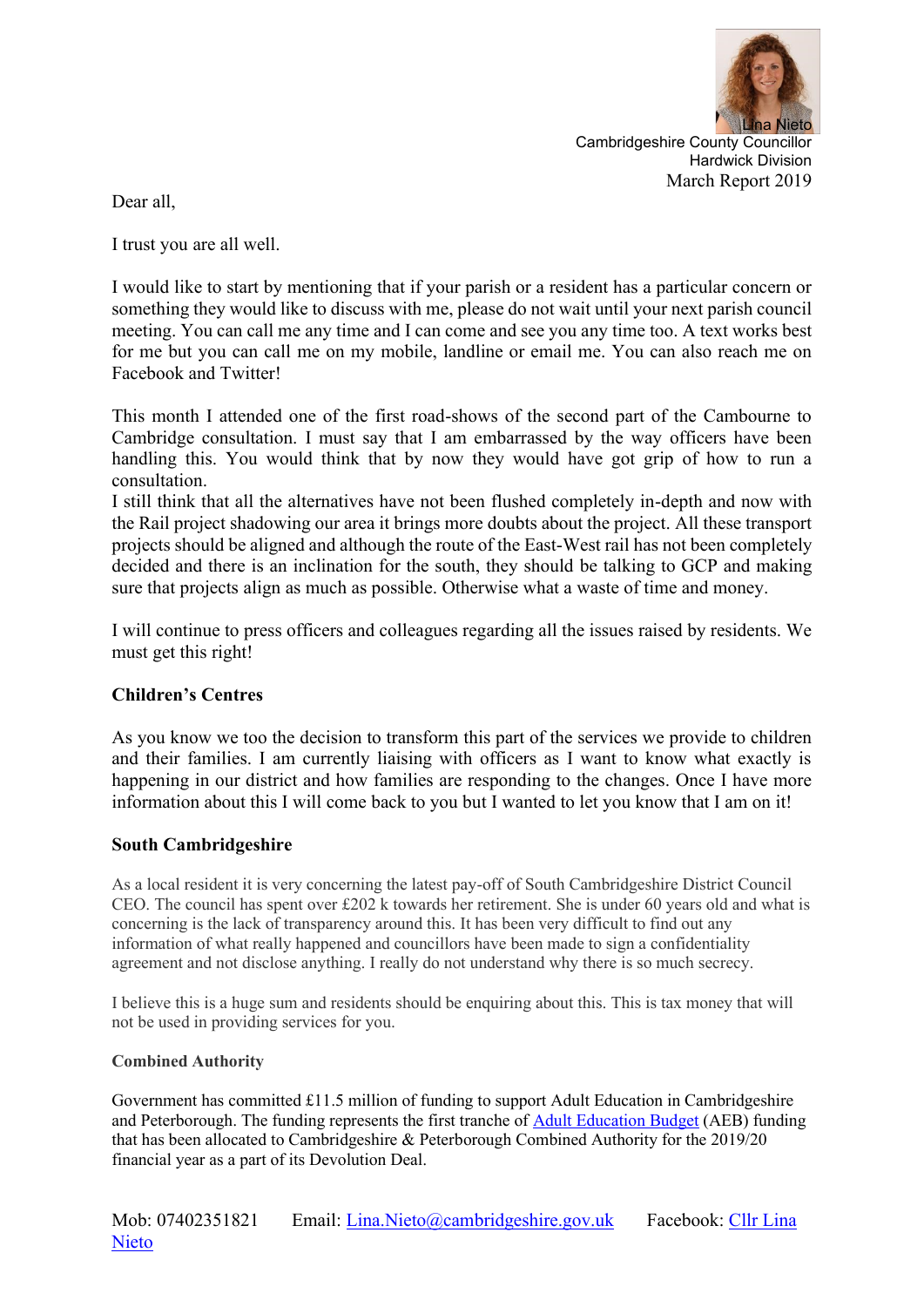

By devolving funds to the local area, the Combined Authority can better ensure the delivery of quality adult education across the local area that targets local skills gaps and joins up the skills system. This includes delivering on Government's commitment to provide fully funded qualifications at Levels 2 and 3, English and Maths and the future Digital entitlements for learners.

Cambridgeshire & Peterborough Combined Authority has been awarded £11,513,052 for the 2019/20 financial year by the Education and Skills Funding Agency (ESFA). There will be further funding for continuing learners from the ESFA in the Autumn once our share of a £32 million national pot is distributed.

The AEB Team at the Combined Authority are in the process of allocating the funding to local colleges, local authorities and training providers and anticipate finalising these allocations in the Spring.

To find out more about the Cambridgeshire & Peterborough Combined Authority's AEB Programme, click [here.](http://cambridgeshirepeterborough-ca.gov.uk/about-us/programmes/adult-education-budget/)



#### **Meeting local businesses:**

This year I will be going around and visiting more local businesses. I believe we should buy local and support them. Otherwise, local businesses will close down and will be dearly missed. They play a very important role in our communities and it's a responsibility of all. However, it is also about sustainability. Local businesses are much

more sustainable than larger corporations. If you haven't heard about Cambridge Sustainable Food than please take a look at their website. I am involved with them indirectly and they are fantastic! <https://www.cambridgesustainablefood.org/directory/>

You might not know, but due to my experience in starting up a business, I get approached by residents who would like to start-up a business and would like a sounding board. This is something I do on a regular basis. However, I must say, it's not only for businesses but also for fundraising and community projects. As much as possible I try to connect local projects with local businesses. I believe in generating win-win situations. Starting any type of project is really exciting and I enjoy being at the start and seeing it develop and grow. So if you know of someone who might be thinking about starting up a business, social enterprise or a community project, do pass on my details. I would love to help!

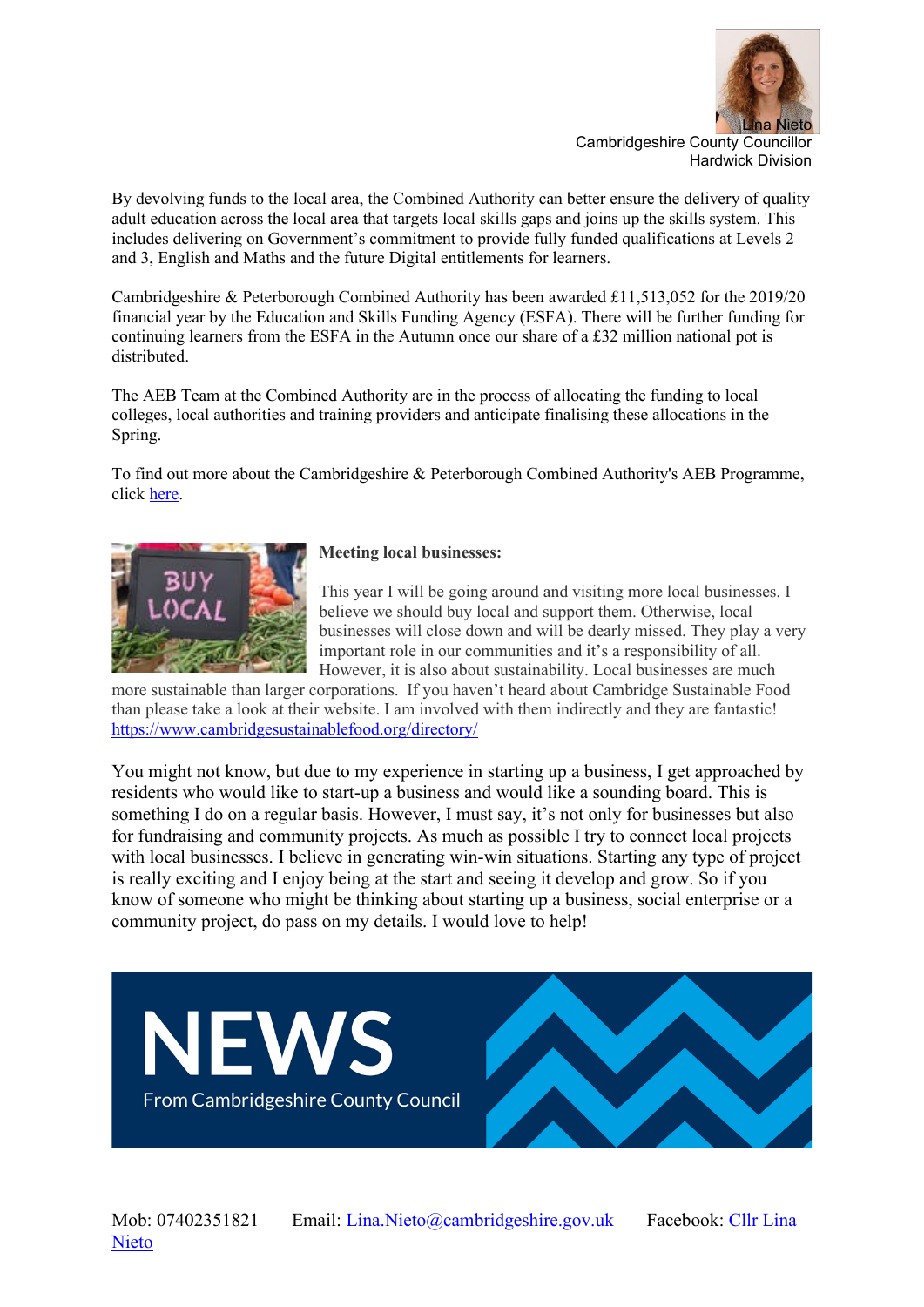

Cambridgeshire County Council is inviting residents to view and comment on plans for its new Headquarters in Alconbury Weald, prior to the submission of a formal planning application

Desians will be shared on the Council's website, and members of the public also invited to attend an Information Event in Alconbury Weald on Thursday, 28 February.

A decision taken by Full Council in May 2018 set the wheels in motion for the Council to move from its costly six acre Shire Hall site in central Cambridge, and move to a smaller, more flexible purpose built building in Alconbury Weald.

The new two-storey headquarters, which aims to be 'bright, efficient and flexible' will incorporate a private wing for staff housing around 350 desks, and a public reception area with informal meeting space.

Council and Committee meetings are set to be held in a multi-use 90 seater space, which can be split into 3 rooms, and offering potential for future community use.

Even after taking the cost of the new building into account, the move is set to save the Council in the region of £46.5m over the next 30 years, savings which will be reinvested back into public facing services.

Planning permission will be submitted in late spring, with construction set to begin towards the end of 2019, and completion due by December 2020.

"Throughout the last year we have carried out extensive engagement with officers, councillors and local community groups to shape the plans that we are sharing with the wider county residents today ," said Cllr Joshua Schumann, Chair of the Council's Commercial and Investment Committee. "These conversations have been invaluable, and by working alongside special interest groups such as our Equality & Diversity Group, I believe we will be able to create an efficient, flexible and collaborative space that truly works for staff, councillors and the public alike.

"The County Council has a long-standing association with Shire Hall, but with running costs in the region of £900,000 per year just to maintain the site, we must face facts and look at ways of investing money back into essential services", he added.

"The building of the new and smaller HQ is part of a much wider plan to base ourselves closer to our communities, and make better use of our own assets and those of partners across Cambridgeshire, "said Chris Malyon, Deputy CEX and Chief Finance officer. "The Council will always retain a presence in Cambridge city, but will now be more visible in other areas across the county too".

#### **Find out more**

- **A Public Engagement event** will be held between 4pm- 8pm on Thursday, 28 February, at The Club Building, Alconbury Weald, PE28 4XA. Representatives from the Council and the design and build team will be on hand to talk through the designs and answer any questions. This event is an opportunity to showcase some main principles of the new Hub but many of the detailed design elements are still being considered. We will continue to work with stakeholders in order to create a building which meets our present and future needs
- Following this, the designs will be on display in Shire Hall from 1 13 March.
- You can also view designs today via the County Council website **([https://www.cambridgeshire.gov.uk/news/public-invited-to-view-council-plans](http://tracking.vuelio.co.uk/tracking/click?d=xBtk-SmsD2Ldg1DN5un5qP89WYuJ7iO2LSSyVe9y1YPbuA2fKoHJi6FQmeCqBGHcGPjuJStB8UFcweyeqL5nXoZuP59eImb0ccGtXN7IIg7nLCYdX2RN5oIPH1OuqV0zioerHmSnyK9WvWBGitNp4wQjJUeXFwn9YgYeVCxmfcqzqgsLBs9F-xGeTdixPYfs_vzbdav0EI30Y4YDxxtwGU81)[for-new-hq/](http://tracking.vuelio.co.uk/tracking/click?d=xBtk-SmsD2Ldg1DN5un5qP89WYuJ7iO2LSSyVe9y1YPbuA2fKoHJi6FQmeCqBGHcGPjuJStB8UFcweyeqL5nXoZuP59eImb0ccGtXN7IIg7nLCYdX2RN5oIPH1OuqV0zioerHmSnyK9WvWBGitNp4wQjJUeXFwn9YgYeVCxmfcqzqgsLBs9F-xGeTdixPYfs_vzbdav0EI30Y4YDxxtwGU81))** and comments can be submitted using the email address provided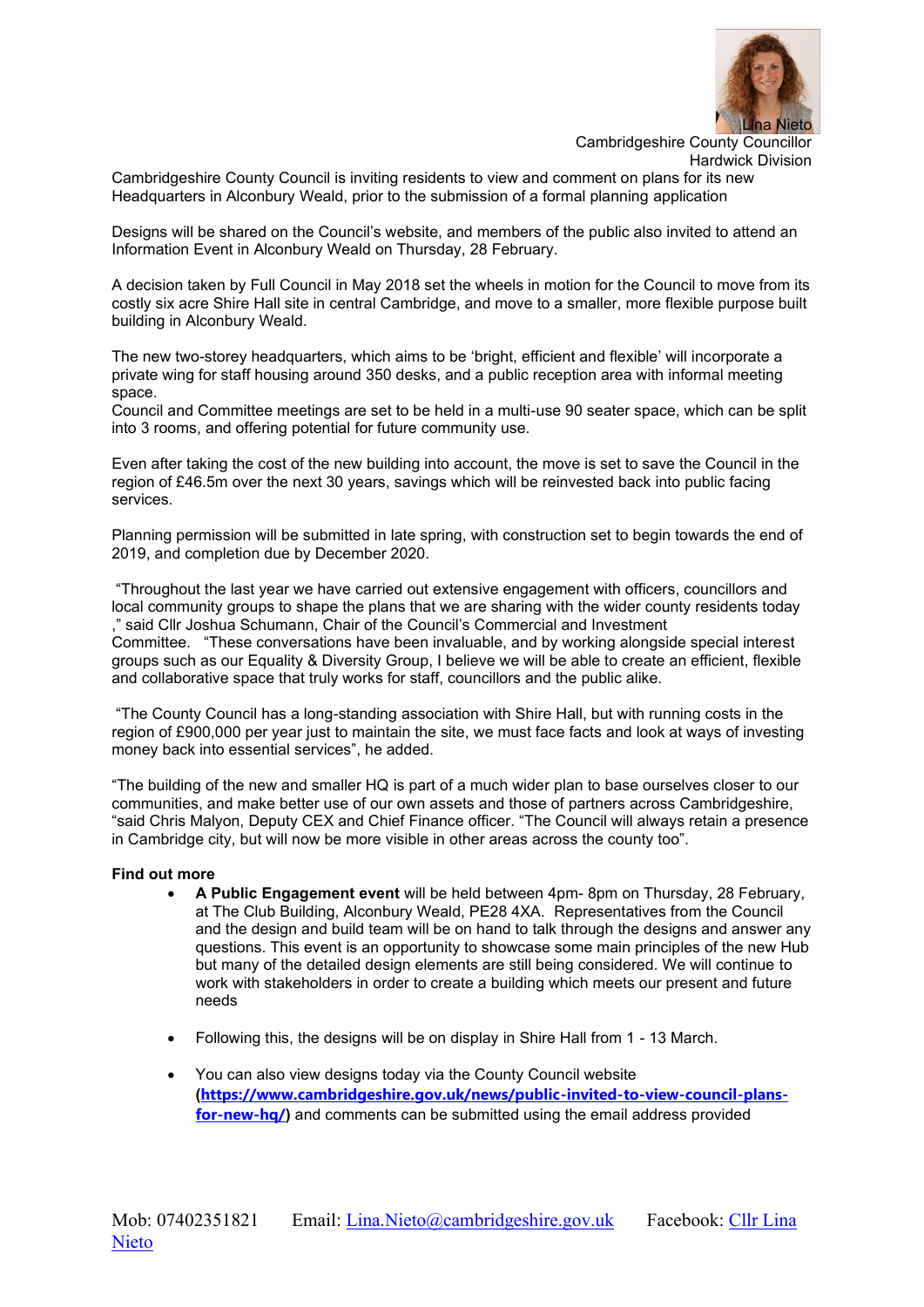

### **Local proposals/events**:

**Madingley:** Parish Council has applied to close permanently the Avenue off. **Coton**: some councillors will join the GCP technical group to work on the proposals. **Hardwick**: Highways officers have met with the Parish Council and visited the area where the footpath improvement will take place. Making sure the money is used where people want it to be!

Most of my parishes now have defibrillators. If you are in the process, I am sure one of your neighbouring parishes can help with information and advice on what has worked for them.

---------------------------------------------------------------------------------------------------------------- -----------

### **Local Natural Partnership Board**

As you may already know I represent the Council in this outside body. You have over 10 organisations represented and it's always active, trying to push the natural agenda forward and upwards.

Recently we have been able to launch a new website, please take a look at it. This is a very exciting milestone. [www.naturalcambridgeshire.org.uk](http://www.naturalcambridgeshire.org.uk/)

### **Events**

Please take a moment to review the diary and contact me if you have any questions in regards to any of the events listed or if you are aware of any other events that are taking place that are not listed.

All events can also be found on our webpage at [https://www.cambridgeshire.gov.uk/residents/travel-roads-and-parking/roads-and](https://www.cambridgeshire.gov.uk/residents/travel-roads-and-parking/roads-and-pathways/highway-events/)[pathways/highway-events/](https://www.cambridgeshire.gov.uk/residents/travel-roads-and-parking/roads-and-pathways/highway-events/)

### **Funding portal**

Please do share this link with community groups that wish to find funding pots. <http://www.idoxopen4community.co.uk/supportcambs>

### **Highways**

A reminder that you can report road maintenance issues here: [https://www.cambridgeshire.gov.uk/residents/travel-roads-and-parking/roads-and](https://www.cambridgeshire.gov.uk/residents/travel-roads-and-parking/roads-and-pathways/roadworks-and-faults/)[pathways/roadworks-and-faults/](https://www.cambridgeshire.gov.uk/residents/travel-roads-and-parking/roads-and-pathways/roadworks-and-faults/)

### **Hedges**

If you have an issue with hedges then they would be advised to log their complaint on our website

[https://www.cambridgeshire.gov.uk/residents/travel-roads-and-parking/roads-and](https://www.cambridgeshire.gov.uk/residents/travel-roads-and-parking/roads-and-pathways/roadworks-and-faults/)[pathways/roadworks-and-faults/](https://www.cambridgeshire.gov.uk/residents/travel-roads-and-parking/roads-and-pathways/roadworks-and-faults/)

### **Roadworks**

I had calls from residents regarding roadworks. If you would like to know what is happening in your area you can check in this website. [www.roadworks.org](http://www.roadworks.org/)